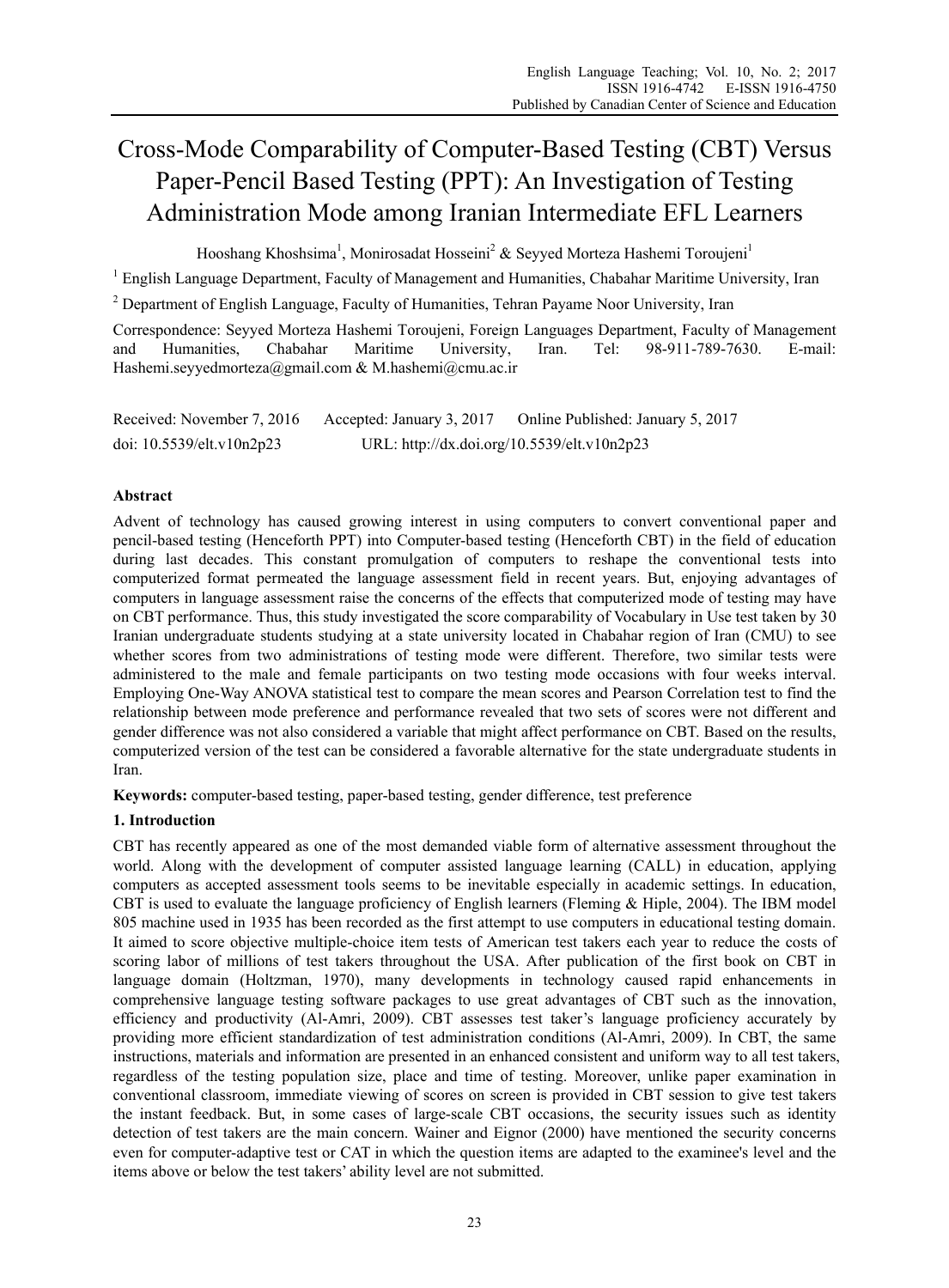However, some institutions, testing organizations and universities have started to change the mode of testing administration and to replace their PPTs with CBTs in language assessment field (Kate, 2012). Empirical research on cross-mode comparability should be conducted to find out whether test scores across testing modes are equivalent in order to replace PPT with CBT. Although CBT offers some benefits over its traditional counterpart (Poggio, Glasnapp, Yang & Poggio, 2005) comparability and equivalency of test scores between the two test administration modes have been the real concerns for educators, scholars, practitioners and designers in assessment field (Lottridge, Nicewander, Schulz, & Mitzel, 2008).

 Evaluating the comparability of PPT and CBT scores is a critical issue before introducing the computerized assessment into any educational context. The main objective of comparability study is to determine if test results obtained from two versions of the same test are equivalent. Mojarrad et al. (2013) conducted a comparability study on reading comprehension skill. They concluded that obtained scores across two various testing modes were not significantly different and test takers had positive attitudes towards onscreen version of the test. Furthermore, Boo et al. (2012) found that although test takers preferred computer counterpart of the conventional test, the scores received from CBT and PPT were comparable in terms of internal consistency, criterion and construct validities, means and standard deviations.

Choi, Kim, and Boo (2003) reported that the results of paper and computer versions of the standardized English language test administered to post-secondary level language learners were comparable. They proved that two versions of listening, reading comprehension, grammar and vocabulary subtests measured the same constructs based on confirmatory factor analysis results. Hosseini et al. (2014) conducted a comparability study and investigated the equivalency of test results obtained from CBT and PPT. Two equivalent multiple-choice tests of general English including computerized and paper-based formats were administered to one testing group composed of 106 Iranian English language learners who have been randomly selected from Azad University of Tehran. The findings of her research indicated that participants' performance on PPT was better than CBT performance.

Then, more attention should be paid to the testing mode effects on the equivalency of the scores that are obtained from two modes of presentation, i.e. traditional paper-and-pencil testing and computerized testing.

Several studies have been recently conducted to show that in order to replace computer-based test with its conventional paper-and-pencil counterpart, we need to prove that these two versions of test are comparable, in other words the validity and reliability of the computerized counterpart are not violated. In fact, the most critical problem that arises from converting PPT into CBT is validity. However, enough convincing evidence is not available to indicate that the CBT counterpart of a test may produce less valid results.

When comparing CBT and PPT, concerns also exist in regard to subgroups taking the tests. Gallagher, Bridgeman, and Cahalan (2002) examined data from testing programs such as GRE, SAT, Praxis, TOEFL, and GMAT, with regard to gender subgroup. They concluded that females performed better on PPT. Regarding to the subgroup testing, Wallace and his colleague declared that both genders outperformed on CBT (Wallace  $\&$ Clariana, 2005, p. 176).

Students' preference may also be considered another critical factor in comparability studies. Due to the possibility of customizing the assessment based on personal preferences, some people prefer to take CBT version of the test. Although some students may prefer CBT, others may prefer PPT (Cater et al., 2010; Russell et al., 2010). It is a contributing factor that should be considered in comparability studies. Some test takers prefer PPT process because they are accustomed to taking notes and circling questions and/or answers for later review. In a research conducted by Flowers et al. (2011), there was a high preference for CBT, and test takers' preference had negative correlation with their performance on CBT. According to their findings, although test takers showed high preference for taking CBT, they outperformed on PPT. In a similar study, Higgins et al. (2005) reached to the conclusion that 87% of participants preferred to take CBT due to ease of use feature of CBT and no significant difference was also found between test takers' scores received from two versions of the test. The, based on their research results, no correlation was found between test mode preference and testing performance. According to another study done by Al-Amri (2009), although test takers preferred to take CBT, their test performance was better on PPT. His research findings showed no relationship between testing mode preference and test performance.

Indefinite findings about testing mode effects on validity and reliability of the test, and about the relationship of gender and testing mode preference with testing performance lead to the conclusion that using computers as preferred assessment tools to evaluate male and female language proficiency will continue to be debated. Computers are becoming more prevalent in individual daily life and making the life more automated. Increasing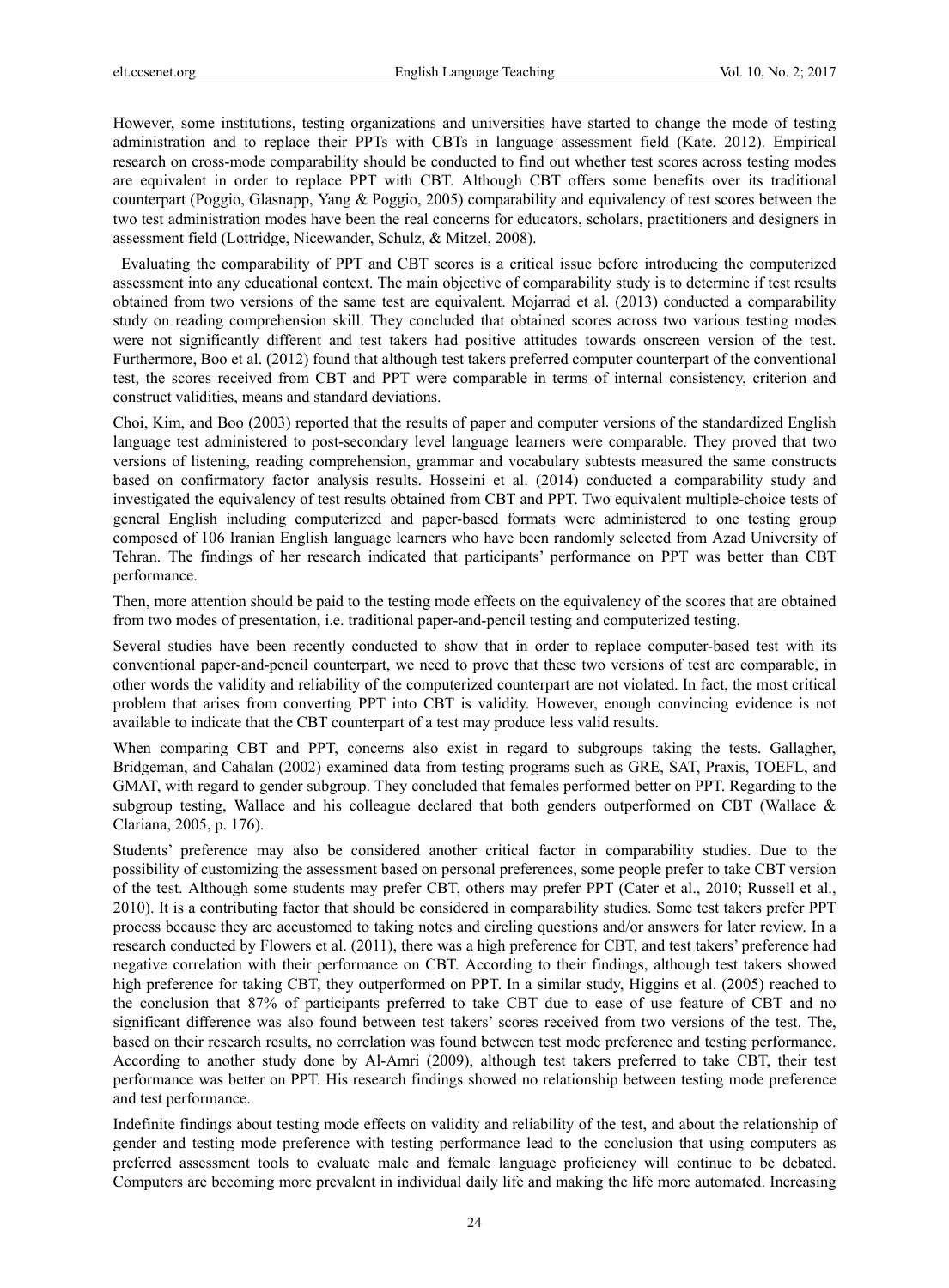use of computers in academic settings especially in language domain necessitates conducting more research on comparability and equivalency of scores received from two PPT and CBT modes of testing administration. Besides, the relationship of some external moderator variables such as gender and testing mode preference with testing performance should be considered with more attention. Therefore, the purpose of the present study is to find out whether test scores of selected Iranian undergraduate students are different across modes. It also attempts to investigate the relationship of gender and testing mode preference with testing performance. Thus, considering both theoretical and pedagogical perspectives, the following questions are addressed in this study to accomplish the main purposes:

*RO1:* Is there any statistically significant difference between computer-based language testing and paper and pencil-based one when assessing vocabulary skill of the undergraduate university students in CMU?

*RQ2*: Is there any significant difference in test results of CBT between female and male ESP students in CMU?

*RQ3:* Do participants' prior testing mode preferences affect their performance on CBT?

## **2. Method**

## *2.1 Participants*

The population attended in the study was 30 people selected from the ESP students at Marine and Maritime University of Chabahar. This university is one of the two maritime universities and the biggest one in Iran and one of the biggest specialized universities in Middle East located in a major city on the South East coast of MAKRAN SEA (Gulf of Oman). The subjects were told that their responses to tests would be anonymous and the results would only be used for research purposes. New Interchange placement test was administered to 100 undergraduate students to discriminate intermediate level students. Based on the *common person design* which is a powerful design to collect good data for making score comparison and detecting differences in smaller sample of test takers, the 30 selected homogenous students were assigned to one group to take two versions of the same test with a four weeks interval. The age of participants ranged from 20 to 24 years old.

## Table 1. Gender frequency distribution

| Gender | Frequency | Percentage $(\% )$ |
|--------|-----------|--------------------|
| Male   | 24        | 80                 |
| Female |           | 20                 |
| Total  | 30        | 100                |

Number of students participated in the study.

#### *2.2 Instruments*

The study employed intermediate level of Vocabulary in Use multiple-choice achievement test as the research data instrument to compare the scores received from both testing modes. The paper-based version of the English Vocabulary in Use test was converted into computer version using ClassMarker.com website. Another instrument to collect the research data concerning the third research question was a simple question mentioned at the bottom of test takers' exam paper and screen, i.e. *would you prefer taking the test on: paper – no difference – computer.* 

## *2.3 Procedure*

In the first testing session, the testing group was given the PPT version of the intermediate level of Vocabulary in Use multiple-choice achievement test. At the end of the exam, the testing group answered *would you prefer taking the test on paper – no difference – computer* simple question appeared at the bottom of the exam paper to explore the relationship between testing mode preference and testing performance. Then, the test takers' responses were scored. To minimize the practice and fatigue effects of testing, after a four weeks interval and in the second stage of the research, the testing group took the computerized version of the test. Before the exam, they received a simple sample computerized task and oral instruction on how to take the computerized version of the test. After becoming familiar with the CBT environment, every test taker was given a unique registration code to register into the assigned group created in the website. Test takers had 40 minutes to answer 50 question items (the time given to complete the sample exercise before administration of CBT was not included). On the onscreen test, students received one question per screen. Students clicked on the letter of the correct answer choice and then proceeded to the next question. Like paper-based testing, students could go back, review and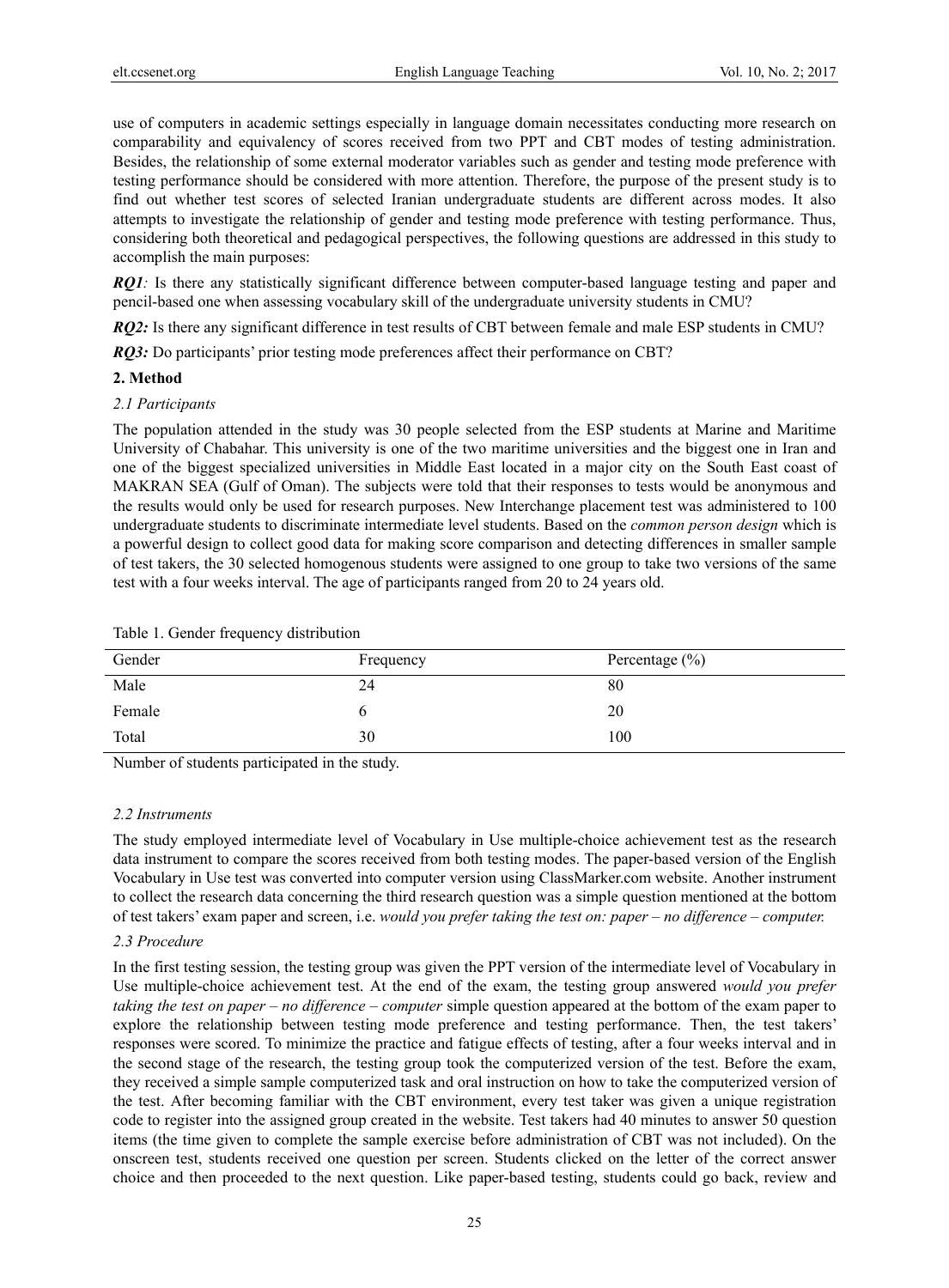change previously answered questions in CBT. Like first stage, the testing group answered the simple question appeared at the bottom of the exam screen.

## **3. Results**

Since internal consistency of research data collection instruments is important to say they are stable and consistent over time, a Cronbach's  $\alpha$  reliability analysis was performed on the scores of test takers obtained from both PPT and CBT versions. The analysis indicated relatively high reliability coefficients (PPT, α=88 and CBT, α=87) (Table 2). Since our test might be affected by an increase in Cronbach's alpha, we looked for greater alpha values than our overall values by deleting particular items. In the analysis, the worst offenders were question item 4 for PPT and question items 10 and 32 for CBT version. They would increase the reliability values from .887 to .890 and from .877 to .879 for PPT and CBT, respectively that were not dramatic increases. Then researcher preferred to keep the content of test items. Both obtained values for reliability of the test reflected a reasonable degree of reliability.

| <b>Testing Mode</b> | N of Questions | Cronbach's Alpha | Alpha if Item Deleted | Item(s)    |
|---------------------|----------------|------------------|-----------------------|------------|
| PPT                 |                | .887             | .890                  |            |
| CBT                 |                | .877             | .879                  | $10 \& 32$ |

Cronbach's coefficients of PPT & CBT.

Valid data samples that were collected from the testing group were all the 30 including 24 male and 6 female university students. By considering gender variable in this analysis, all participants' correct answers were counted and ported into version 22 SPSS for further analysis. To reach the goals of the present study, a quantitative approach including descriptive statistics and ANOVA test was used to answer the first research question by comparing the means of sets of scores. It was done to see if there was any difference between the scores of PPT and CBT. A majority of research conducted on PPT and CBT comparability study focused on the differences in means and standard deviations (e.g. Makiney, Rosen, & Davis, 2003; Pinsoneault, 1996).

Of the two versions of the test taken by the testing group, the highest mean score was found in PPT version, with a relatively higher mean score for PPT than for CBT by 0.53 points (Table 3). As displayed in Table 3, test takers' mean score on PPT ( $M = 46.66$ ,  $SD = 17.43$ ) was a little bit higher than their mean score on the CBT (M  $= 46.13$ , SD = 13.8). On the other hand, the standard deviation in PPT was higher than in CBT. It means that the dispersion of scores from mean score in PPT was higher than in CBT; consequently, it was concluded that Standard Error of Measurement (SEM) in CBT is lower than in PPT. Then, CBT had more consistent scores.

Then, one-way analysis of variance was conducted to examine the score differences with a null hypothesis of no difference. All the statistical analyses were done with a significant level of .05. Then, according to the findings of One-Way ANOVA test (Table 4), there was no statistically significant difference in scores from both PPT and CBT at a .05 level. Therefore, One-Way analysis of variance confirmed the null hypothesis that there was no statistically significant difference in the results of PPT and CBT versions of Vocabulary in Use achievement test administered to CMU ESP students. Based on the results of the score analysis of two testing sessions, the Sig. value was .896 at P<0.05. This amount of significance value at 29 (N-1) degree of freedom at a .05 level revealed no significant difference between two sets of scores obtained from two formats of the test and the test scores of participants are not different in paper-based and computer-based versions of the test (Sig=.896,  $P > 0.05$ ).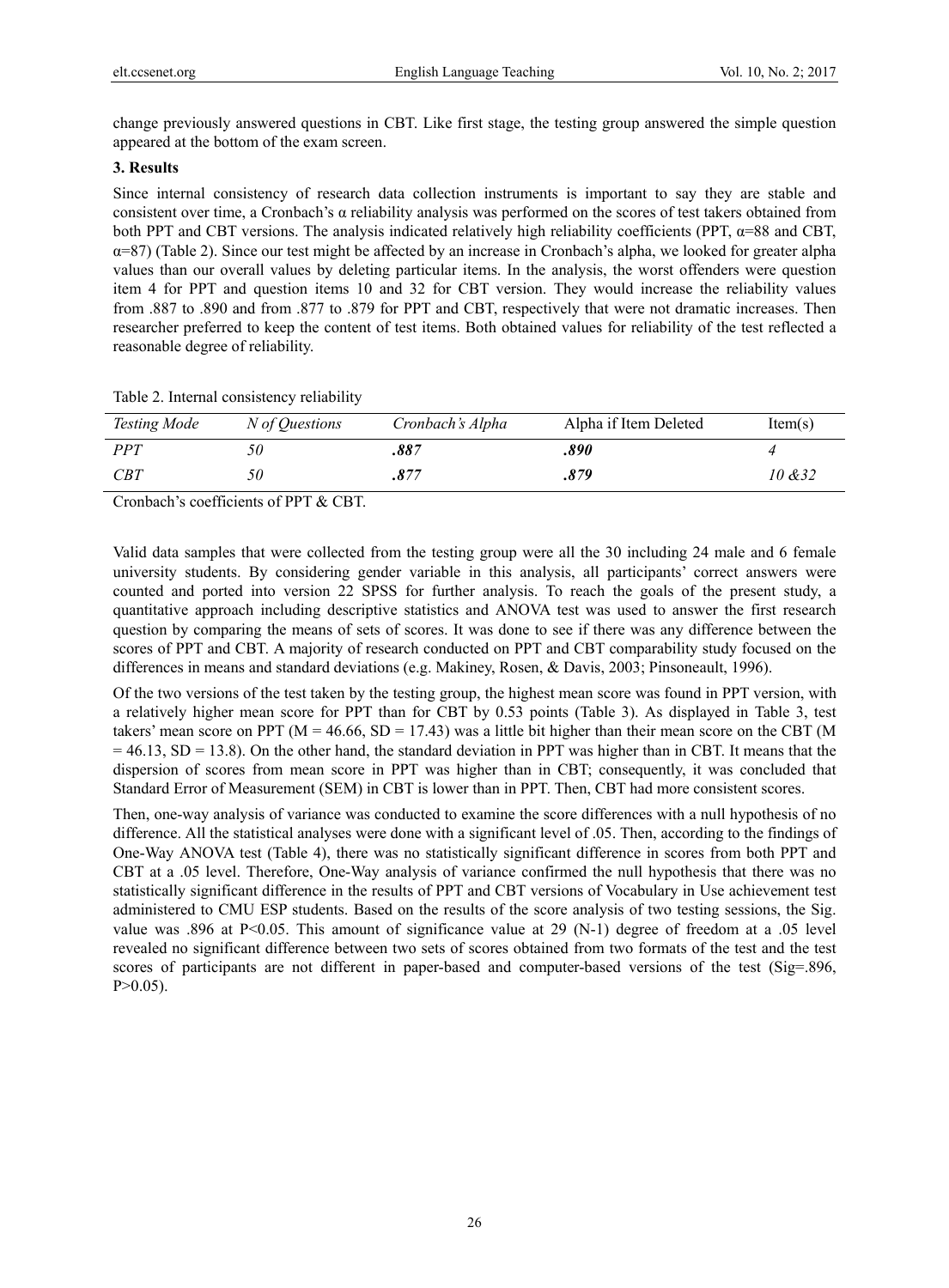|               | N | Mean  |       |      | Std. Deviation Std. Error 95% Confidence Interval for Mean |                    | Minimum | Maximum |
|---------------|---|-------|-------|------|------------------------------------------------------------|--------------------|---------|---------|
|               |   |       |       |      | Lower Bound                                                | <b>Upper Bound</b> |         |         |
| <b>PPT</b> 30 |   | 46.66 | 17.43 | 3.18 | 40.1581                                                    | 53.1753            | 26.00   | 98.00   |
| <b>CBT</b> 30 |   | 46.13 | 13.80 | 2.52 | 40.9781                                                    | 51.2885            | 20.00   | 64.00   |
| Total 60      |   | 46.40 | 15.59 | 2.01 | 42.3723                                                    | 50.4277            | 20.00   | 98.00   |

Table 3. Descriptive Statistics

Distribution of participants' scores in PPT & CBT versions of the test.

#### Table 4. ANOVA Results

|                | Sum of Squares D.F. |    | Mean Square | F   | Sig. |
|----------------|---------------------|----|-------------|-----|------|
| Between Groups | 4.267               |    | 4.267       | 017 | .896 |
| Within Groups  | 14338.133           | 58 | 247.209     |     |      |
| Total          | 14342.400           | 59 |             |     |      |

Comparison of test scores received from PPT & CBT versions.

Therefore, one way ANOVA analysis showed that the difference between the scores of PPT version of the test (*n*  = 30, *M* = 46.66, *SD* = 17.43) and the scores of CBT version of the test (*n* = 30, *M* = 46.13, *SD* = 13.80) were not statistically significant, *Sig* = .896, p>0.05.

The second research question investigated whether CBT scores of female participants were different from the results of CBT scores of male participants. According to the distribution of male and female participants' scores in CBT (Table 5), the mean score of male participants on CBT ( $M = 45.66$ , SD = 14.98) was higher than the mean score of female participants on the CBT ( $M = 44.66$ ,  $SD = 5.46$ ). Of the two CBT mean scores, the highest mean score was found in male CBT, with a relatively higher mean score by 1 point. On the other hand, the standard deviation in male CBT was higher than in female CBT. It means that the dispersion of scores from mean score in male CBT was higher than in female CBT; consequently, it is concluded that Standard Error of Measurement (SEM) in female CBT is lower than in male CBT. Then, CBT had more consistent scores. According to the results of the analysis on male and female participants' scores in CBT, the Sig. observed value is .875 at P<0.05. This amount of significance value at 29 (N-1) degree of freedom in a .05 level revealed no significant difference between two sets of scores ( $\text{Sig} = .875$ , P $> 0.05$ ) (Table 6).

|                   | N  | Mean Std. Deviation Std. Error |       |      | 95% Confidence Interval for<br>Mean |             |       | Minimum Maximum |
|-------------------|----|--------------------------------|-------|------|-------------------------------------|-------------|-------|-----------------|
|                   |    |                                |       |      | Lower Bound                         | Upper Bound |       |                 |
| <b>Male CBT</b>   | 24 | 45.66                          | 14.98 | 3.05 | 39 3386                             | 51 9947     | 20.00 | 64.00           |
| <b>Female CBT</b> | 6  | 44.66                          | 5.46  | 2.23 | 38 9315                             | 50.4019     | 38.00 | 50.00           |
| Total             | 30 | 4546                           | 13.54 | 247  | 40 40 94                            | 50 5239     | 20.00 | 64.00           |

Table 5. Descriptive Statistics

Distribution of male and female CBT scores.

## Table 6. ANOVA Results

|                | Sum of Squares | D.F. | Mean Square |      | Sig. |
|----------------|----------------|------|-------------|------|------|
| Between Groups | 4.800          |      | 4.800       | .025 | .875 |
| Within Groups  | 5314.667       | 28   | 189.810     |      |      |
| Total          | 5319.467       | 29   |             |      |      |

One-Way ANOVA comparing male and female CBT scores.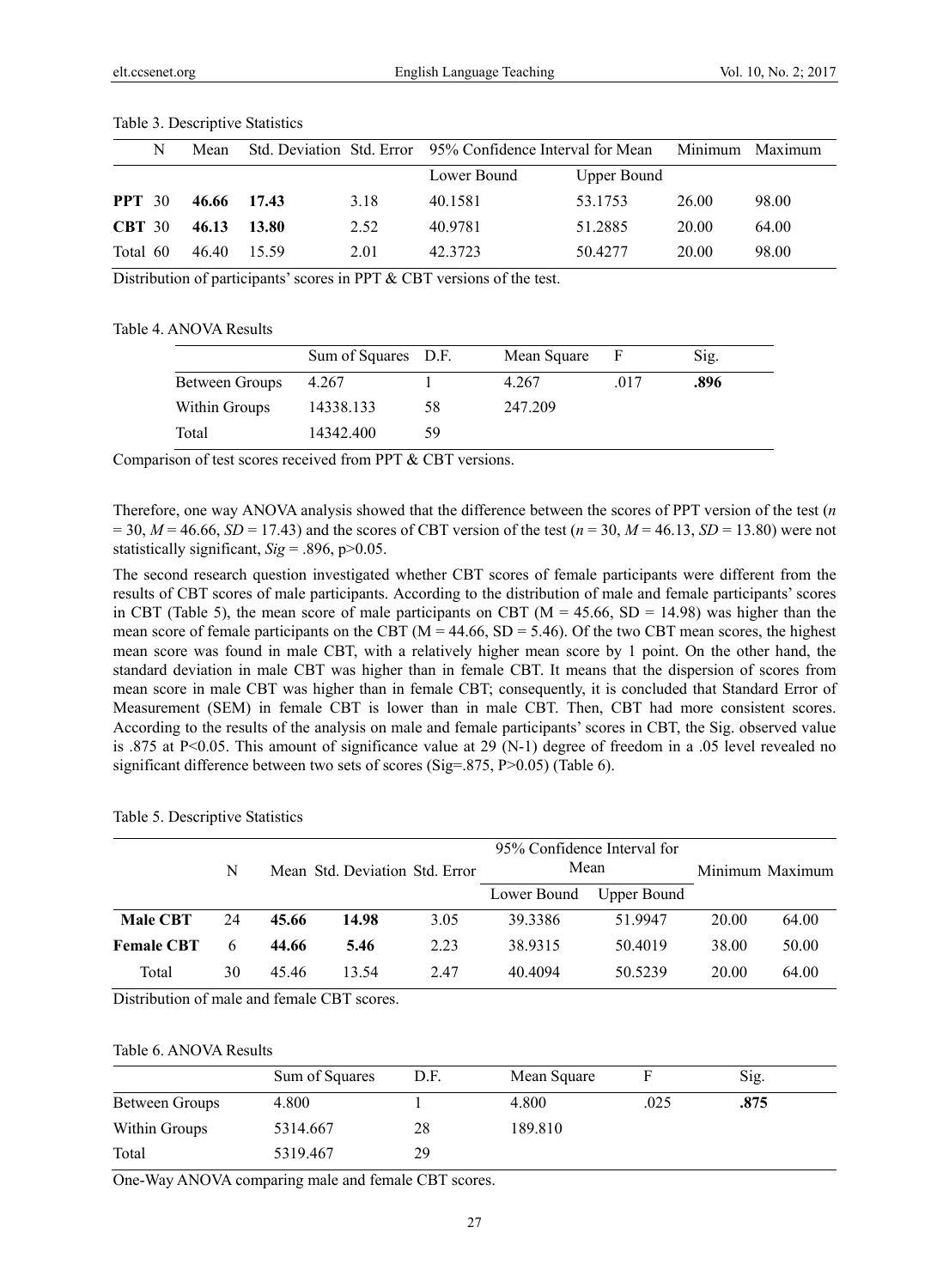Therefore, one way ANOVA analysis showed that the differences between the male participants' scores in CBT version ( $n = 24$ ,  $M = 45.66$ ,  $SD = 14.98$ ) and female participants scores in CBT version of the test ( $n = 6$ ,  $M =$ 44.66,  $SD = 5.46$ ) were not statistically significant,  $Sig = .875$ ,  $p > 0.05$ .

To investigate the relationship between test takers' testing mode preference and their testing performance, the correlation between participants' responses to the simple question appearing at the end of PPT exam and their CBT mean score was examined by Pearson product-moment correlation. The answers that participants gave to the question were coded as 1, 2 and 3 for "On paper", "No difference", and "On computer".

#### Table 7. Pearson Correlation

| Pre-CBT testing mode preference | Pearson Correlation | $-153$ |                   |
|---------------------------------|---------------------|--------|-------------------|
|                                 | $Sig. (2-tailed)$   | .419   | <u>)</u> Φ<br>e a |
|                                 |                     | 30     |                   |

Correlation of pre-CBT testing mode preference and mean of CBT scores.

The results showed a negative and weak correlation between two variables. According to the results, test takers' testing mode preference (M=1.86, SD=.89) and their CBT testing performance (M=45.46, SD=13.54) were not strongly correlated (-.153(28) =.419, P>1 (Table 8). The strength of correlation as an effect size can be verbally described based on a guide (including "very weak" .00-.19, "weak" .20-.39, "moderate" .40-.59, "strong" .60-.79, "very strong" .80-1.0) describing absolute value of *r* that was suggested by Evans (1996). According to the findings, it can be concluded that changes in pre-CBT mode preference were weakly correlated with changes in test takers' scores in CBT.

## Table 8. Pearson Correlation

| Post-CBT testing mode preference | Pearson Correlation | $-.176$ |            |
|----------------------------------|---------------------|---------|------------|
|                                  | $Sig. (2-tailed)$   | .352    | ean<br>CBI |
|                                  |                     | 30      |            |

Correlation of post-CBT testing mode preference and mean of CBT scores.

The Pearson product-moment correlation was also run to examine the relationship between post-CBT testing mode preference and CBT testing performance. According to the results, for the testing group, the answers of participants to the second testing mode preference question  $(M=2.46, SD=81)$  and their CBT testing performance (M=45.46, SD=13.54) were not significantly correlated,  $-.176(28) = .352$ , P>1 (Table 9). In the next stage, we examined whether participants performed better on their preferred testing mode based on their pre and post-CBT testing mode preferences and their relationship with testing performance.

| Table 9. Descriptive statistics |  |
|---------------------------------|--|
|                                 |  |

| Testing  | Preferred       | N  | Mean                |                      | Std. Deviation |          |
|----------|-----------------|----|---------------------|----------------------|----------------|----------|
| sessions | testing mode    |    | Pre-CBT performance | Post-CBT performance | Pre-CBT        | Post-CBT |
| PPT Ps   | Paper           | 14 | 46.85               | 47.71                | 10.74          | 17.20    |
|          | No difference   | 6  | 42.66               | 49.33                | 6.77           | 10.93    |
|          | <b>Onscreen</b> | 10 | 55.60               | 45                   | 25.93          | 15.94    |
| CBT Ps   | Paper           | 6  | 50                  | 64                   | 12.52          | 49.33    |
|          | No difference   | 4  | 48                  | 48                   | 13.85          | 13.85    |
|          | <b>Onscreen</b> | 20 | 66                  | 46                   | 16.87          | 16.87    |

To examine the relationship of pre-CBT testing mode preference of different preference groups with their testing performances.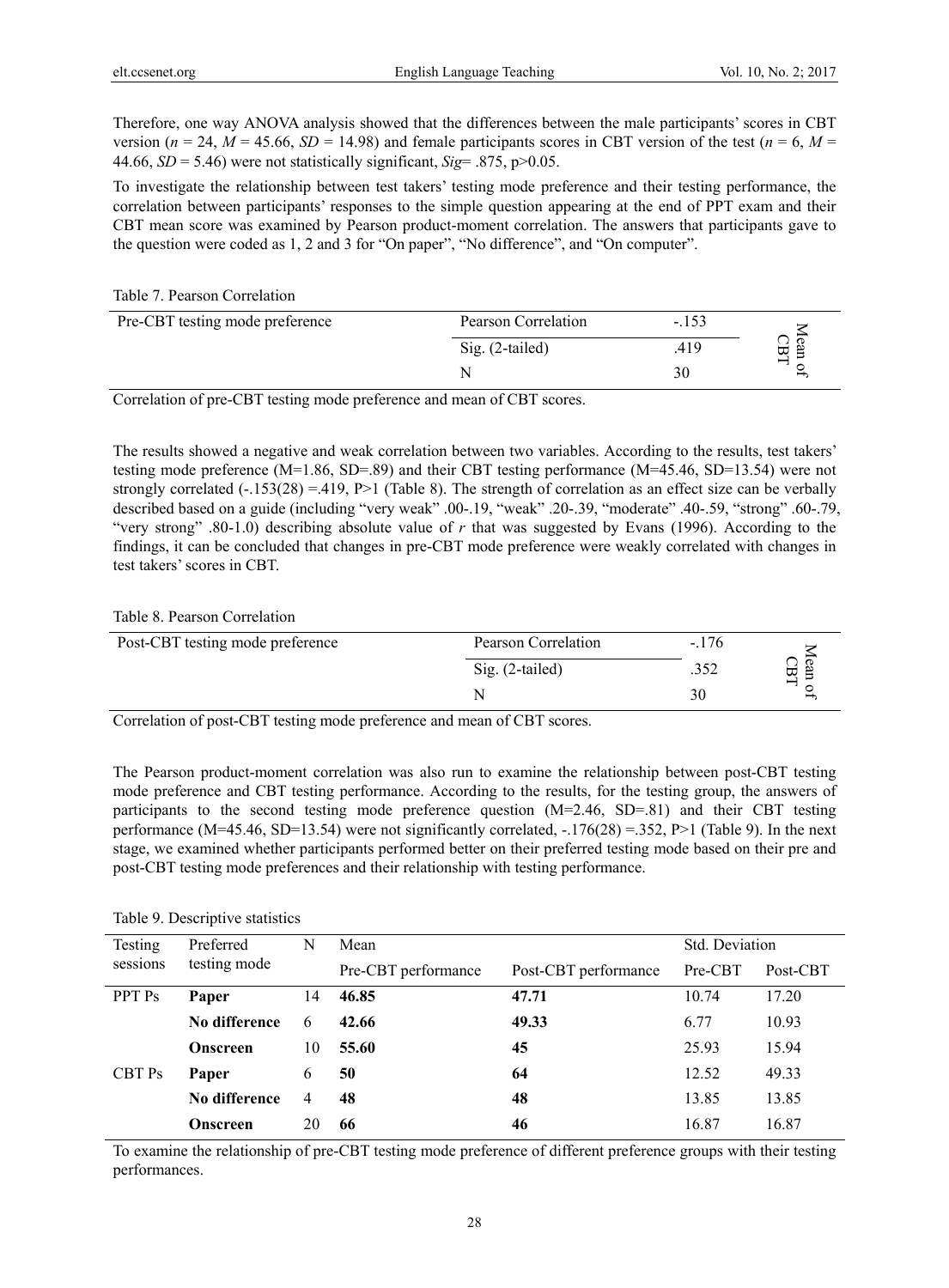According to the findings, before implementing CBT version of the test, PPT participants who preferred PPT version of the test (PPT performance, M=46.85) in the PPT session outperformed on CBT (M=47.71) and those who preferred CBT version of the test (PPT performance,  $(M=55.60$  performed better on PPT (CBT performance, M=45). Consequently, those who did not mind taking the test on either mode, did better on CBT (M=49.33). After implementing CBT version of the test, the answers of testing mode preference questionnaire appeared at the bottom of the screen was also analyzed. Those CBT participants who preferred PPT version of the test (PPT performance, M=50) outperformed on CBT (M=64) and those who preferred CBT (PPT performance, M=46) performed better on PPT (M=66). The findings indicated that there was no positive interaction between testing mode preference of test takers and their testing performance. Then, it can be concluded that testing mode preference does not affect test validity. As the last step of this study, the influence of exposure to the CBT version of the test on participants' posterior testing mode preference was examined. To show the difference between testing mode preference before and after exposure to CBT, the answers of the participants to the testing mode preference question were summed up to show a frequency table of responses. In short, based on our findings, although test takers show high preference for taking CBT, they did better on PPT version of the test.

| Preferred testing mode | (Pre-CBT) PPT |            | (Post-CBT) CBT |            |
|------------------------|---------------|------------|----------------|------------|
|                        | Frequency     | Percentage | Frequency      | Percentage |
| On paper               | 14            | 46.66      | O              | 20         |
| No difference          |               | 20         | 4              | 13.33      |
| Onscreen               | 10            | 33.33      | 20             | 66.66      |
| Total                  | 30            | 100        | 30             | 100        |

Measuring differences between pre and post-CBT testing mode preferences.

From Table 10, 46.66%, 33.33% of participants preferred to take PPT and CBT versions of the test, respectively, before exposure to the CBT. Besides, 20% of participants didn't mind taking the test in either mode. After implementing CBT version of the test, only 20% still preferred to take PPT and 13.33% of the participants didn't mind taking the test in either mode. In this step of the study, the greatest percentage (66.66) was provided by the participants who chose CBT version of the test. The findings revealed that, after exposure to the CBT, the number of participants who preferred to take PPT and those participants who preferred to take the test in either mode changed in favor of the participants who preferred to take CBT.

## **5. Conclusion**

The main objective of the present research was to find out whether there was statistically significant difference between the scores obtained from PPT and CBT versions of the same or equivalent test. In order to achieve this goal, two versions of Vocabulary in Use test were administered to the homogenous ESP students who were selected from the undergraduate students of Chabahar Maritime University, Iran. The received results and two sets of scores of test takers have been analyzed by SPSS statistical package to find out any difference between two testing modes. Test scores of test takers did not vary in both PPT and CBT. Like Hosseini et al. (2014) who confirmed that test takers received lower scores in CBT than PPT version of the achievement test, and Al-Amri who found cross mode effects (Al-Amri, 2008), findings of this study confirmed the comparability and equivalency of test takers' scores obtained from two different testing modes. The findings of this research are compatible with the corresponding findings that were reached by some other researchers (Mojarrad et al., 2013).

Another research question was to investigate the difference between testing performance of male and female participants on CBT. As the findings revealed, no significant difference was found for male and female test takers' scores across the modes. It supported the findings of Eid (2004) in which similar scores were obtained for male and female participants. His research was done with fifth grade participants who received similar scores in the math test implemented in two modes. Although the present research recommends that it is needed to conduct more studies on the gender issue in comparability studies, the findings of this study are a piece of evidence that confirm gender differences may not be a factor influencing testing performance on CBT.

The findings of this study indicated no correlation between testing mode preference and testing performance of test takers. The findings supported the previous research done by Flowers et al. (2011) in which there was a high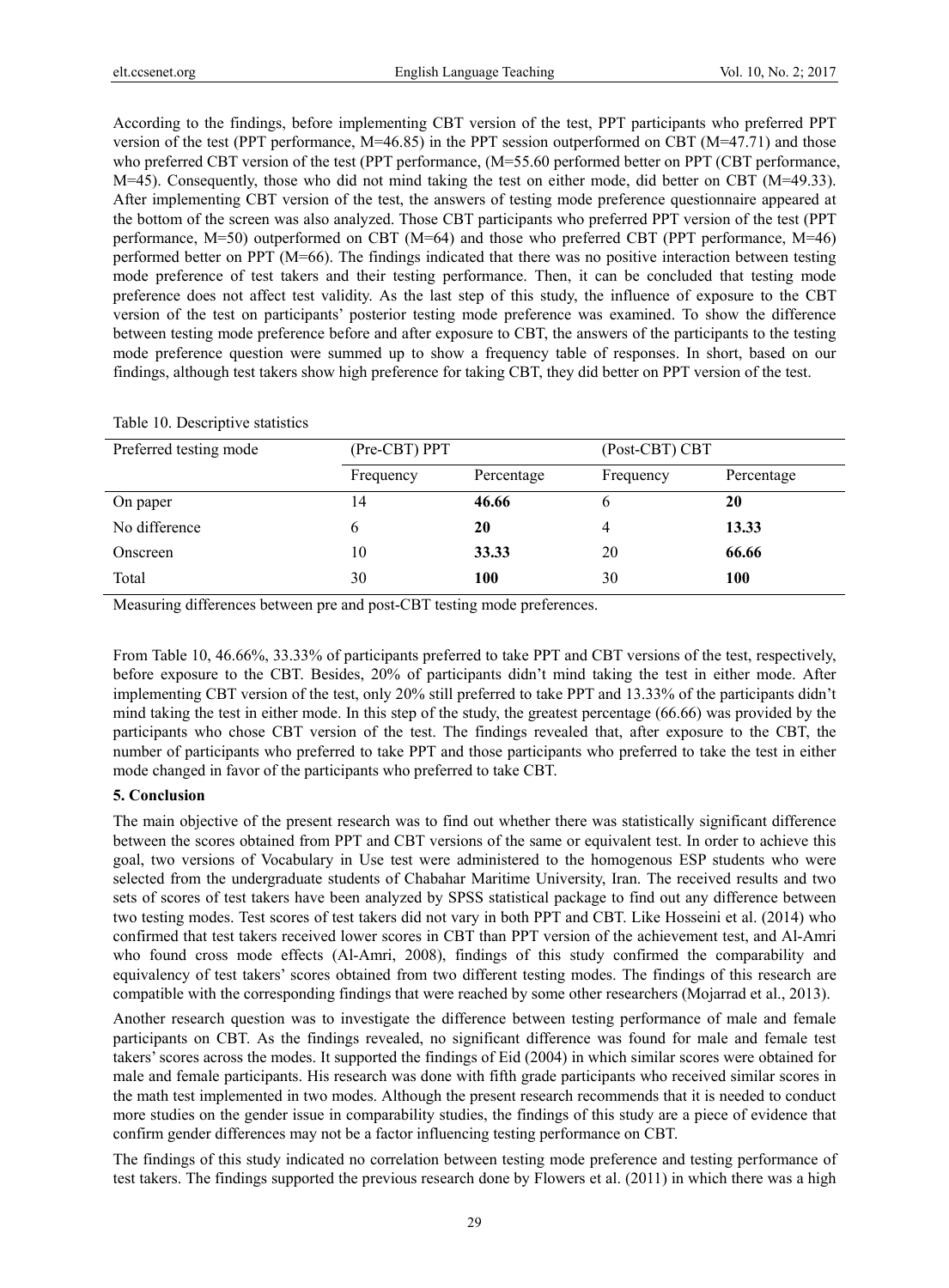preference for CBT, but test takers' preference had negative correlation with their performance on CBT. Similar to the present study, no significant difference was found between test takers' scores on two versions of test which indicated no correlation between test mode preference and test performance (Higgins et al., 2005).

The findings of the present research are among the pioneers that have been conducted among undergraduate students of state universities in Iran. It has made a critical contribution to the literature by examining the effects of PPT and CBT versions of the same test on the achievement of participants from different cultures. Although computer technology has been widespread as a quick way of scoring and fast method of tracking the students' development in educational domain all over the world in 21<sup>st</sup> century, it seems that we are missing what we had in the past when teachers and parents devoted time to talk over their children needs. This point has been mentioned by Jamieson. He declared that rapid acceptance of technology developments may leaded to the belief that it would be all problem-solving advancement (Jamieson, 2005).

In this study, we also reached to the conclusion that although exposure to the CBT may change prior testing mode preference and may lead to the positive attitudes towards this kind of test version, the prior testing mode preference as an external moderator factor does not have influence on the CBT testing performance of the participants.

The present exploratory and experimental study aimed at showing the comparability between two versions of an English vocabulary test by assessing the potential values of certain statistical measures, indices and indicators applied in computerized model of English vocabulary knowledge test. Then, other actual computerized language skills assessment system may incorporate a more balanced representation of what is known about the acquisition of other language skills and sub-skills. Actually, the present limitations of computer analyses of human language do not make it possible to address directly the more important assessment of communicative competence.

Although some variables such as testing mode preference and gender were considered in this study, several others such as ethnicity, affective and motivational factors, test anxiety, test order effects, differences in testing conditions, cognitive processing, characteristics of computers being used, screen size and resolution, font characteristics, line length, number of lines, interline spacing, white space, scrolling, item review, and item presentation that may influence the measured performance of test takers in CBT version can be taken into account in future studies. It is worth mentioning that the results of the present research should not be generalized to the settings with more heterogeneous participants. Then, further replications of the study with more participants who are less homogeneous would be desirable thereafter. Finally, it should be mentioned that due to the limited number of female students and the higher percentage of male students studying in ESP courses at Chabahar Maritime University in comparison with female students, the researcher had to conduct the comparability study with those available homogenous ones. To gain more detailed and generalizable findings about the effect of gender difference variable in CBT testing performance, a larger female society is recommended for future studies.

## **Acknowledgments**

This research was possible by supports of CMU that provided access to the university classes and computer laboratory. We would like to thank the members of CMU language department whose support, encouragement and expertise were great help. We thank with grateful recognition Dr. Nathan Thompson**,** Chief Product Officer at Assessment Systems Corporation whose expertise on assessment and educational technology assisted the research in every step of developing the work. We really appreciate his honestly guidance and informative comments.

#### **References**

- Al-Amir, S., (2009). *Computer-based testing vs. paper-based testing: establishing the comparability of reading tests through the evolution of a new comparability model in a Saudi EFL context.* Unpublished doctoral dissertation. University of Essex, England.
- Al-Amri, S. (2008). Computer-based testing vs. paper-based testing: A comprehensive approach to examining the comparability of testing modes*. Essex Graduate Student Papers in Language & Linguistics, 10*, 22-44.
- Boo, J. & Vispoel, W. (2012). Computer versus paper-and-pencil assessment of educational development: A comparison of psychometric features and examinee preferences. *Psychological Reports*, *111*, 443-460. https://doi.org/10.2466/10.03.11.PR0.111.5.443-460
- Cater, K., Rose, D., Thille, C., & Shaffer, D. (2010, June). *Innovations in the classroom.* Presentation at the Council of Chief State School Officers (CCSSO) National Conference on Student Assessment, Detroit MI.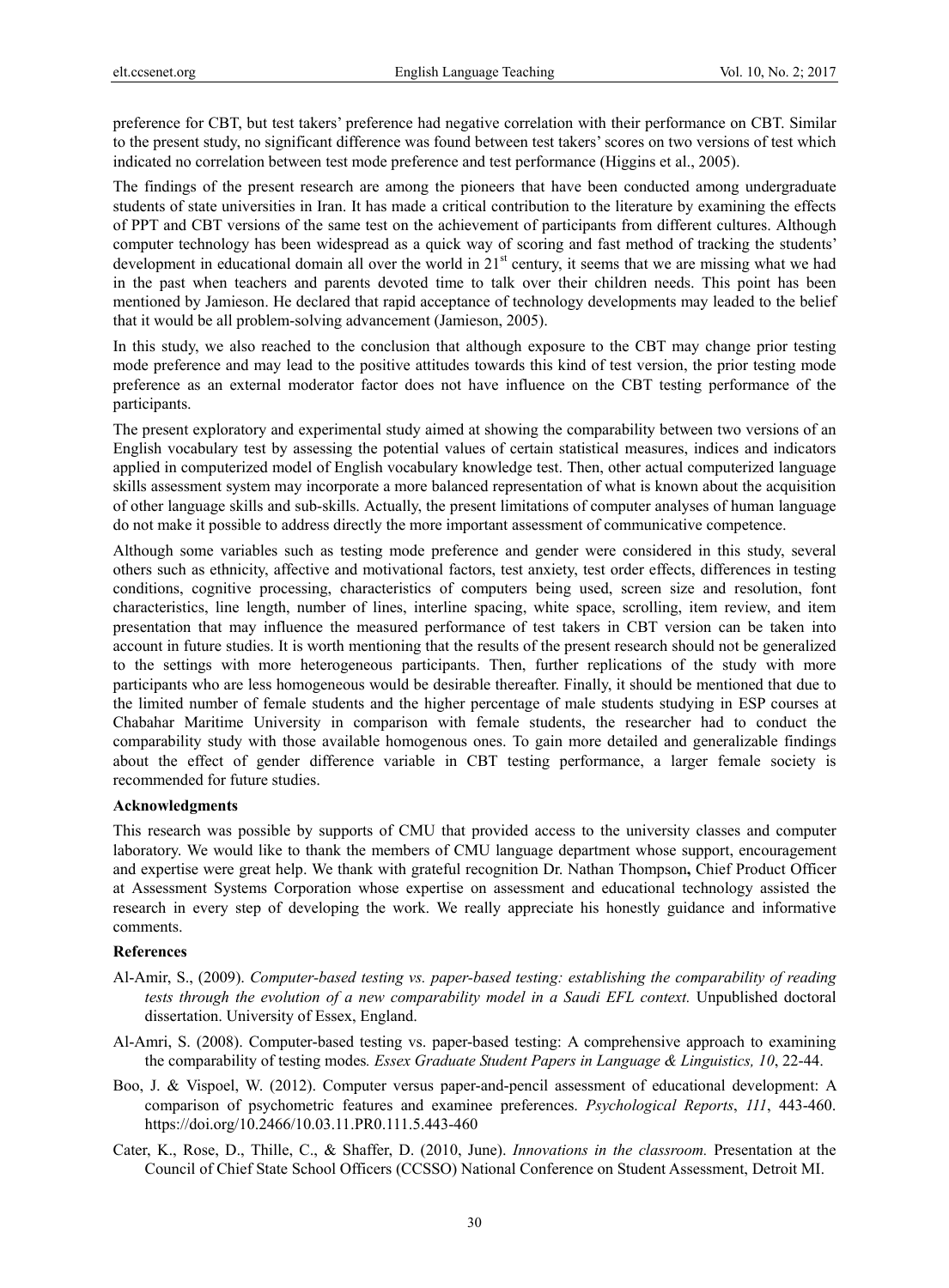- Choi, I. C., Kim, K. S., & Boo, J. (2003*).* Comparability of a paper-based language test and a computer-based language test. *Language Testing,* 20, 295-320. https://doi.org/10.1191/0265532203lt258oa
- Eid, G. K. (2004). An investigation into the effects and factors influencing computer-based online math problem-solving in primary schools*. Journal of Educational Technology Systems*, *33*(3), 223-240. https://doi.org/10.2190/J3Q5-BAA5-2L62-AEY3
- Fleming, S., & Hiple, D. (2004). Foreign language distance education at the University of Hawai'i. In C. A. Spreen, (Ed.), *new technologies and language learning: issues and options* (Tech. Rep. No.25) (pp. 13-54). Honolulu, HI: University of Hawai'i, Second Language Teaching & Curriculum Center.
- Flowers, C., Do-Hong, K., Lewis, P., & Davis, V. C. (2011). A comparison of computer-based testing and pencil-and-paper testing for students with a read- aloud accommodation. *Journal of Special Education Technology*, *26*(1), 1-12. https://doi.org/10.1177/016264341102600102
- Gallagher, A., Bridgeman, B., & Cahalan, C. (2002). The effect of computer-based tests on racial-ethnic and gender groups. *Journal of Educational Measurement*, *39*(2), 133-147. https://doi.org/10.1111/j.1745-3984.2002.tb01139.x
- Higgins, J., Russell, M., & Hoffmann, T. (2005). Examining the effect of computer-based passage presentation on reading test performance. *Journal of Technology, Learning, and Assessment, 3*(4).
- Holtzman, W. H. (1970). Individually tailored testing: Discussion. In W. H. Holtzman (Ed.), *Computer-assisted instruction, testing, and guidance*. New York: Harper & Row.
- Hosseini, M., Zainol Abidin, M. J., Baghdarnia, M., (2014). Comparability of Test Results of Computer-Based Tests (CBT) and Paper and Pencil Tests (PPT) among English Language Learners in Iran. *International Conference on Current Trends in ELT*, 659-667. https://doi.org/10.1016/j.sbspro.2014.03.465
- Jamieson J. M., (2005). *Annual Review of Applied Linguistics, 25*, 228-242. https://doi.org/10.1017/S0267190505000127
- Kate Tzu, C. C. (2012). Elementary EFL teachers' computer phobia and computer self-efficacy in Taiwan. *TOJET: The Turkish Online Journal of Educational Technology*, *11*(2).
- Lottridge, S., Nicewander, A., Schulz, M. & Mitzel, H. (2008). *Comparability of Paper-based and Computer-based Tests: A Review of the Methodology.* Pacific Metrics Corporation 585 Cannery Row, Suite 201 Monterey, California 93940.
- Makiney, J. D., Rosen, C., Davis, B. W., Tinios, K., & Young, P. (2003). *Examining the measurement equivalence of paper and computerized job analyses scales.* Paper presented at the 18th Annual Conference of the Society for Industrial and Organizational Psychology, Orlando, FL.
- Mojarrad, H, Hemmati, F, Jafari Gohar, M., & Sadeghi, A. (2013). Computer-based assessment (CBA) vs. Paper/pencil-based assessment (PPBA): An investigation into the performance and attitude of Iranian EFL learners' reading comprehension*. International Journal of Language Learning and Applied Linguistics World*, *4*(4), 418-428.
- Pinsoneault, T. B. (1996). Equivalency of computer-assisted and paper-and-pencil administered versions of the Minnesota Multiphasic Personality Inventory-2. *Computers in Human Behavior*, *12*, 291-300. https://doi.org/10.1016/0747-5632(96)00008-8
- Poggio, J., Glasnapp, D., Yang, X. & Poggio, A. (2005). A Comparative Evaluation of Score Results from Computerized and Paper & Pencil Mathematics Testing in a Large Scale State Assessment Program. *The Journal of Technology, Learning and Assessment*, *3*(6), 5-30.
- Russell, M., Almond, P., Higgins, J., Clarke-Midura, J., Johnstone, C., Bechard, S., & Fedorchak, G. (2010,). *Technology enabled assessments: Examining the potential for universal access and better measurement in achievement.* Presentation at the Council of Chief State School Officers (CCSSO) National Conference on Student Assessment, Detroit MN.
- Wainer, H. & Eignor, D. (2000). *Caveats, pitfalls and unexpected consequences of implementing large-scale computerized testing. Computer adaptive testing: A primer* (2nd ed, pp. 271-99). Hillsdale, NJ: Lawrence Erlbaum Associates.
- Wallace, P., & Clariana, R. (2005). Perception versus reality–Determining business students' computer literacy skills and need for instruction in information concepts and technology. *Journal of Information Technology Education, 4*, 141-151.